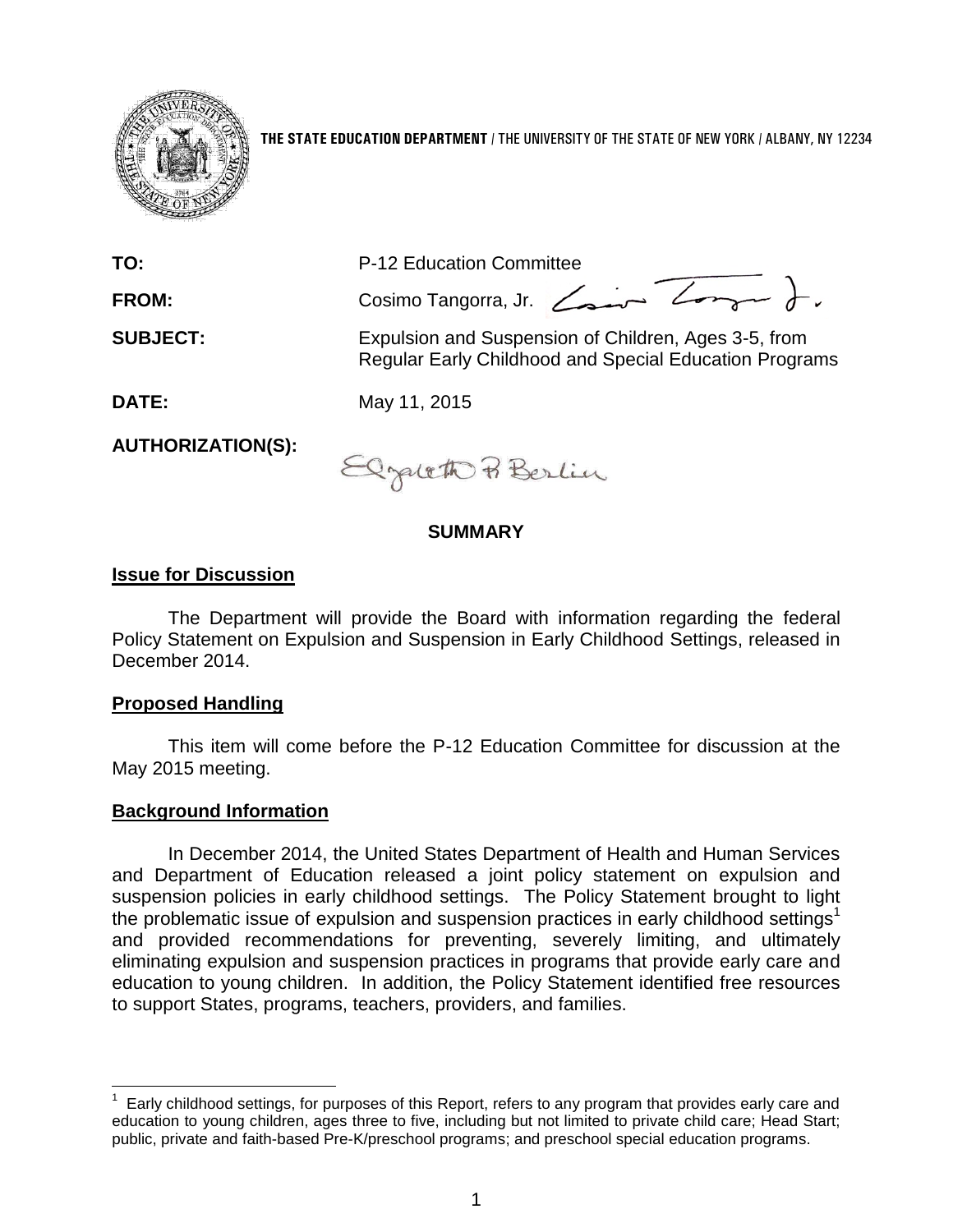#### *Research*

The importance of early childhood education is not a new concept, and states across the nation have invested in programs for their youngest learners. The experiences of early learners set the foundation for their social-emotional, behavioral, academic, and physical development. Research, however, shows that expulsions and suspensions in early childhood settings occur at high rates. $2^2$ 

A study published in 2005 represented all of the nation's state-funded prekindergarten systems across 40 states and found that over 10 percent of preschool teachers in state-funded prekindergarten programs reported expelling at least one preschooler in the past year. Nationally, the prekindergarten expulsion rate was three times the rate for K-12 students. Of the 52 state prekindergarten systems, New York State's (NYS) Experimental<sup>3</sup> and Universal Prekindergarten Programs had the  $7<sup>th</sup>$  and  $18<sup>th</sup>$  highest expulsion rates, respectively.<sup>2</sup>

Research also indicates that specific groups of children are being disproportionately expelled and suspended from early childhood settings. United States Education Department data reports that Black/African American students represent 18 percent of preschool enrollment, but 42 percent of preschool students suspended once, and 48 percent of preschool students suspended more than once. In contrast, White students represent 43 percent of preschool enrollment, but 26 percent of preschool children receiving more than one suspension. Boys represent 54 percent of the preschool population, but 79 percent of preschoolers suspended once, and 82 percent of preschoolers suspended multiple times.<sup>4</sup>

Suspension and expulsion produce negative outcomes at individual, family, community, and state levels. To remove children from their learning environments is to remove their opportunities for developing essential skills. Research shows that students who experience out-of-school suspension and expulsion are as much as 10 times more likely to drop out of high school. These practices are also linked to involvement in the juvenile justice system.<sup>5</sup>

Furthermore, suspension and expulsion may interfere with the process of identifying and providing supports for underlying issues, such as developmental disabilities or mental health issues.<sup>6</sup> Preschool children with disabilities have disciplinary protections under the Individuals with Disabilities Education Act (IDEA), and early childhood programs must comply with applicable legal requirements. To avoid suspension and expulsion, students must be provided with appropriate behavioral interventions and supports.

 $\overline{a}$ 

 $^2$  Gilliam, W.S. (2005). Prekindergarteners left behind: Expulsion and suspension rates in state prekindergarten systems. New Haven, CT: Yale University Child Study Center.<sup>3</sup><br><sup>3</sup> Currently terms: W. T

Currently termed the Targeted Prekindergarten Program.

<sup>4</sup> U.S Department of Education Office for Civil Rights (2014). Data Snapshot: Early Childhood Education.

<sup>5</sup> Council on School Health. (2013). Policy statement: Out-of-school suspension and expulsion. Pediatrics, 131(3), e1000-e1007. Retrieved from http://pediatrics.aappublications.org/content/131/3/e1000<br><sup>6</sup> Perry, D. F., Holland, C., Darling-Kuria, N., & Nadiv, S. (2011). Challenging behavior and expulsion from child care:

The role of mental health consultation. Zero to Three, November, p. 4-11.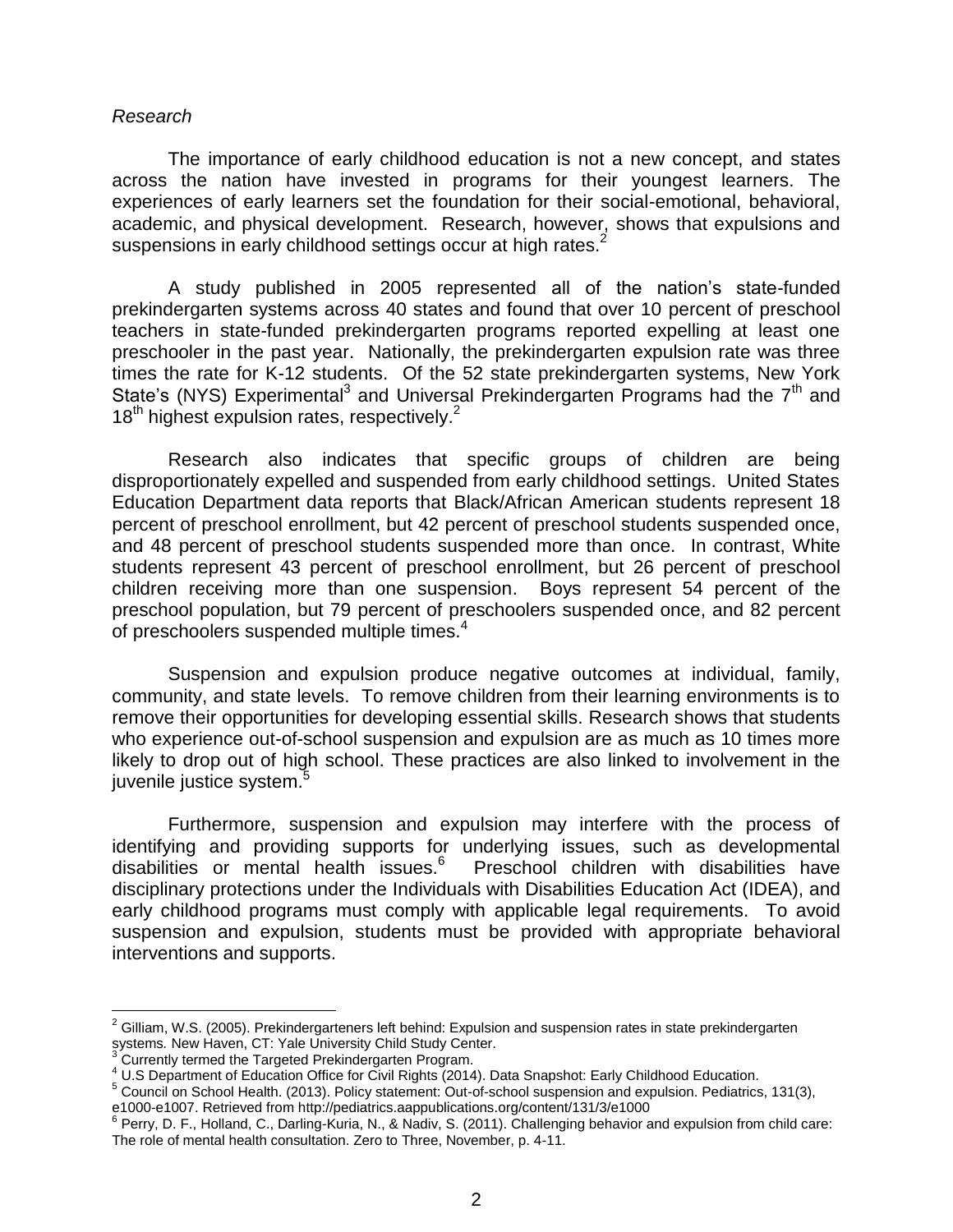While research has identified the problems related to expulsion and suspension in early childhood programs, it has also identified predictors of early expulsion and a promising practice to reduce the number of expulsions and suspensions. Predictors of early expulsion include: higher numbers of children per teacher; extended length of class day; and high teacher job stress. These predictors should be considered when developing programmatic policies.<sup>7</sup>

A promising practice to reduce the likelihood of expulsion and suspension is early childhood mental health consultation. Prekindergarten teachers who have ongoing access to and relationships with classroom-based mental health consultants are about half as likely to report expelling a student as teachers with no such support.<sup>2</sup> If teachers and providers do not have sufficient training and support in understanding child development and coping with challenging behaviors, the rates of expulsion and suspension are unlikely to decrease.

New York State has invested in early learning programs because it recognizes the importance of early childhood education. The expulsion and suspension of young children is a direct conflict with the State's efforts. The federal Policy Statement and empirical research provide important guidance for the State and early childhood providers to consider as it takes steps to severely limit and ultimately eliminate expulsion and suspension practices in early childhood settings.

# **Federal Recommendations for State Action**

The following are Recommendations for State Action from the federal Policy Statement:

*Develop and clearly communicate expulsion and suspension policies.*

- Establish statewide policies to foster children's social-emotional and behavioral health and to severely limit or eliminate the use of expulsion, suspension, and other exclusionary discipline practices.
- Ensure that discipline policies comply with applicable federal civil rights laws and procedural safeguards under IDEA.

*Set goals for improvement and analyze data to assess progress.*

- Build capacity to collect and analyze statewide data on expulsions and suspensions.
- Track data on: workforce professional development or continuing education; access to behavioral or mental health specialists; investments and effects of prevention efforts; and expulsion and suspension from early childhood programs.
- Align early childhood data systems with K-12 systems.
- Develop roadmaps to eliminating expulsion and suspension, using goals and data-driven progress monitoring.

 $\overline{a}$ 

 $^7$  Gilliam, W.S. (2008). Implementing policies to reduce the likelihood of preschool expulsion (Foundation for Child Development policy brief 7). Retrieved from

[http://medicine.yale.edu/childstudy/zigler/350\\_34772\\_PreKExpulsionBrief2.pdf](http://medicine.yale.edu/childstudy/zigler/350_34772_PreKExpulsionBrief2.pdf)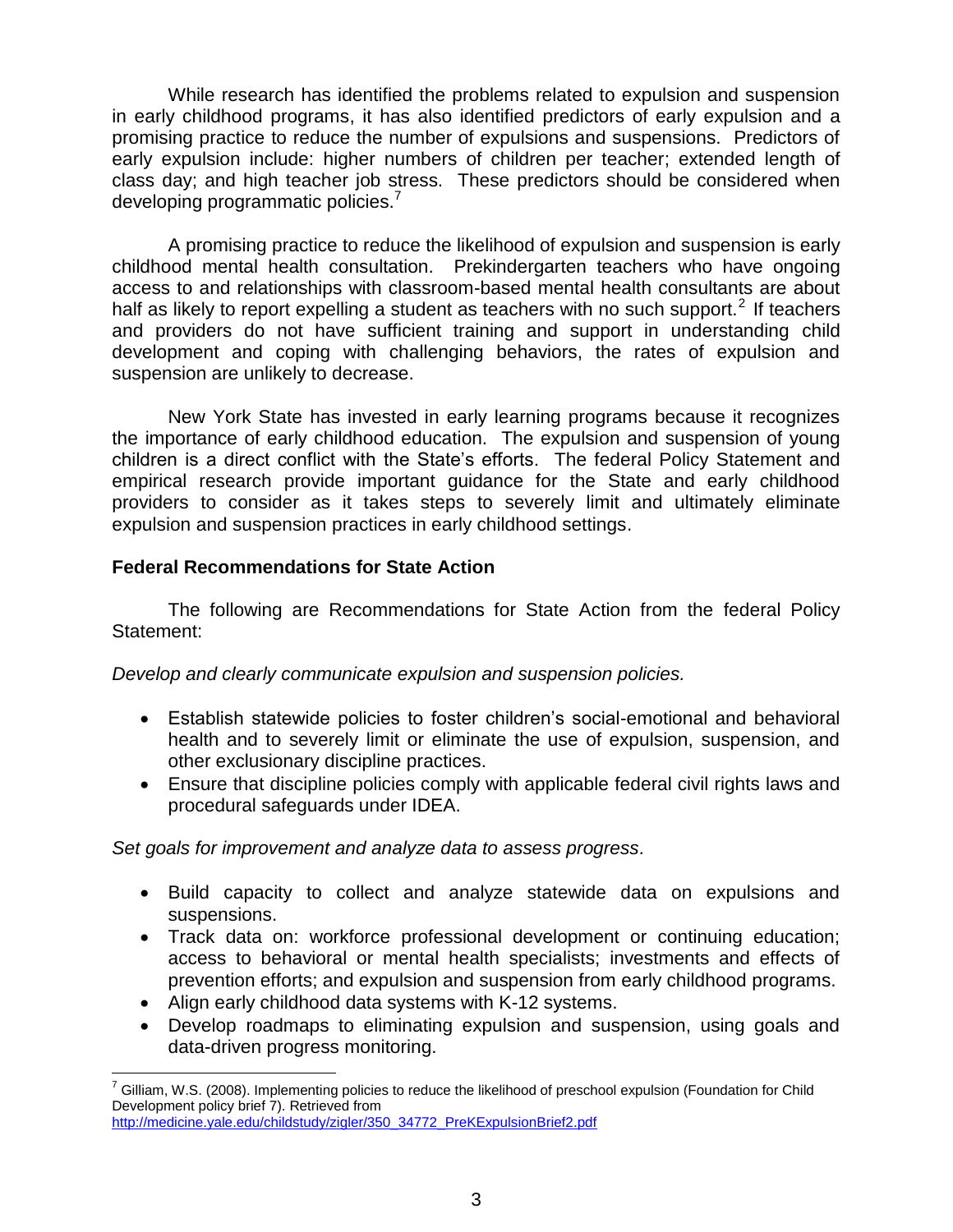*Invest in workforce preparation and development.*

- Establish early childhood development credentials for entry-level providers and teachers.
- Ensure that, in local institutions of higher education, a strong component of teacher preparation includes social-emotional and behavioral health promotion in addition to reflective practices to identify and eliminate biases.
- Implement statewide early childhood mental health consultation systems.
- Adopt a Positive Behavior Intervention and Supports (PBIS) framework.

## *Establish and implement policies regarding program quality.*

- Increase the overall quality of early learning services. This could be accomplished by:
	- $\circ$  school leaders providing professional development that addresses socialemotional and behavioral development.
	- o programs adhering to recommended group sizes and child/adult ratios.
	- o teachers using developmentally appropriate, culturally and linguistically responsive practices and evidence-based curricula aligned with State early learning and development standards.
	- o children having access to comprehensive services and individual accommodations and supports.

*Access free resources to develop and scale best practices.*

 Several free resources are identified in the Policy Statement that are available to assist States in eliminating expulsion and suspension in early childhood settings.

# **Recommendations**

 $\overline{a}$ 

New York has already implemented several of these recommendations, such as: supporting a PBIS framework in preschool and school age programs; establishing policies regarding program quality for State-funded prekindergarten programs, voluntarily-registered nonpublic nursery schools and kindergartens; and supporting development of Recognition and Response<sup>8</sup> programs. In addition, the Office of Special Education recently enhanced its IDEA-funded technical assistance resources to focus on preschool programs. In 2014, 10 preschool behavior specialists were added to the Regional Special Education Technical Assistance Support Centers to provide professional development and technical assistance to improve behavior practices in preschool programs where preschool students with disabilities are enrolled.

 $8$  Recognition and Response is a multi-tier model for use with 3 to 5 year-olds in pre-kindergarten settings, designed to help early childhood teachers and parents recognize children who show signs of learning difficulty and respond in ways that help them experience early school success. These programs help teachers support children's academic learning as well as their social-emotional development. Se[e http://www.nysrti.org/page/preschool/](http://www.nysrti.org/page/preschool/)